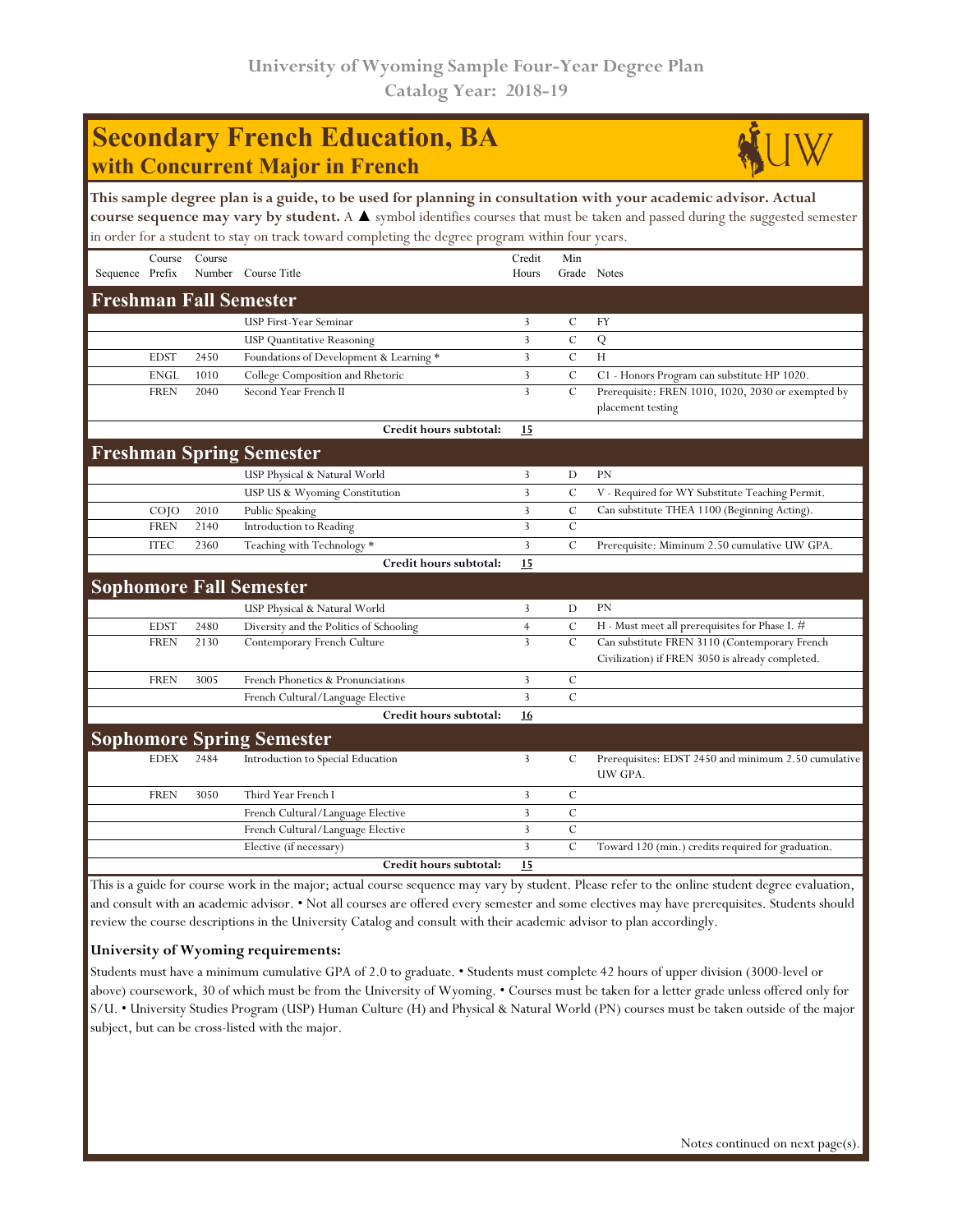| <b>Secondary French Education, BA</b><br>with Concurrent Major in French |             |                               |                                                              |                 |                |                                                                                     |  |  |  |  |
|--------------------------------------------------------------------------|-------------|-------------------------------|--------------------------------------------------------------|-----------------|----------------|-------------------------------------------------------------------------------------|--|--|--|--|
| Sequence Prefix                                                          | Course      | Course                        | Number Course Title                                          | Credit<br>Hours | Min            | Grade Notes                                                                         |  |  |  |  |
| <b>Junior Fall Semester</b>                                              |             |                               |                                                              |                 |                |                                                                                     |  |  |  |  |
|                                                                          | <b>EDCI</b> | 4350                          | Introduction to Second Language Acquisition                  | 3               | C              |                                                                                     |  |  |  |  |
|                                                                          | <b>EDCI</b> | 4761                          | Linguistics, Sociolinguistics, & Social Literacies for Teacl | 3               | $\mathcal{C}$  | Or EDCI 4762 (Essential Sociolinguistics for ESL)                                   |  |  |  |  |
|                                                                          | <b>FREN</b> | 3060                          | Third Year French II                                         | 3               | $\mathcal{C}$  |                                                                                     |  |  |  |  |
|                                                                          | <b>FREN</b> | 4100                          | A Survey of French Literature I                              | 3               | C              |                                                                                     |  |  |  |  |
|                                                                          |             |                               | <b>Upper Division French Elective</b>                        | 3               | $\overline{C}$ |                                                                                     |  |  |  |  |
|                                                                          |             |                               | Credit hours subtotal:                                       | 15              |                |                                                                                     |  |  |  |  |
|                                                                          |             |                               | <b>Junior Spring Semester</b>                                |                 |                |                                                                                     |  |  |  |  |
|                                                                          | <b>EDST</b> | 3000                          | Teacher as Practitioner                                      | 6               | C              | C2 - Admission to Phase II required. #                                              |  |  |  |  |
|                                                                          | <b>FREN</b> | 4110                          | A Survey of French Literature II                             | 3               | $\mathcal{C}$  |                                                                                     |  |  |  |  |
|                                                                          |             |                               | French Elective above FREN 2030                              | 3               | $\mathcal{C}$  |                                                                                     |  |  |  |  |
|                                                                          |             |                               | French Cultural/Language Elective                            | 3               | $\mathcal{C}$  |                                                                                     |  |  |  |  |
|                                                                          |             |                               | Credit hours subtotal:                                       | 15              |                |                                                                                     |  |  |  |  |
|                                                                          |             | <b>Senior Fall Semester</b>   |                                                              |                 |                |                                                                                     |  |  |  |  |
|                                                                          | <b>EDCI</b> | 4450                          | Issues in Multicultural Education                            | $\overline{3}$  | $\mathcal{C}$  |                                                                                     |  |  |  |  |
| ▲                                                                        | <b>EDSE</b> | 3276                          | Methods I: Secondary Modern Language Education               | 3               | $\mathbf C$    | Offered fall semester only. Admission to Phase IIIa<br>required.                    |  |  |  |  |
| ▲                                                                        | <b>EDSE</b> | 4276                          | Methods II: Secondary Modern Language Education              | $\overline{4}$  | $\mathcal{C}$  | C3 - Offered fall semester only. Admission to Phase IIIa<br>required.               |  |  |  |  |
|                                                                          | <b>EDST</b> | 3550                          | <b>Educational Assessment</b>                                | $\overline{2}$  | $\mathcal{C}$  | Prerequisite: EDST 2480 and miminum 2.75 cumulative<br>UW GPA.                      |  |  |  |  |
|                                                                          |             |                               | <b>Upper Division French Elective</b>                        | 3               | $\mathcal{C}$  |                                                                                     |  |  |  |  |
|                                                                          |             |                               | Credit hours subtotal:                                       | 15              |                |                                                                                     |  |  |  |  |
|                                                                          |             | <b>Senior Spring Semester</b> |                                                              |                 |                |                                                                                     |  |  |  |  |
|                                                                          | <b>EDEL</b> | 4500                          | Residency in Teaching                                        | 15              | S              | Offered spring semester only. Admission to Phase IIIb of<br>the program required. # |  |  |  |  |
|                                                                          |             |                               | Credit hours subtotal:                                       | 15              |                |                                                                                     |  |  |  |  |
|                                                                          |             |                               | <b>TOTAL CREDIT HOURS</b>                                    | 121             |                |                                                                                     |  |  |  |  |
| <b>College of Education requirements:</b>                                |             |                               |                                                              |                 |                |                                                                                     |  |  |  |  |

## The College of Education maintains rigorous admission standards to ensure the quality of preparation for future educators. This plan assumes students are able to start taking 1000-level courses the first semester of college. All professional education courses and all major content courses must be completed with a grade of C or higher. A minimum 2.50 gpa is required in major content. Current UW students wishing to change their major, students seeking re-admission to UW, or those transferring to UW from another institution can learn more about the specific admission requirements for these groups at: http://www.uwyo.edu/ste/teacher-preparation-and-advising-

office/admission%20requirements.html. All students must undergo and pass an initial criminal background check prior to full admission to the College of Education. Any costs associated with the background check are the responsibility of the student. A second background check is included as part of the state application process for the Wyoming Substitute Teaching Permit, which is required for admission to Phase II of UW's teacher education program. Criminal background checks are a standard for the profession.

# Bachelors degrees in the College of Education operate in a series of phases: Phase I, Phase II, Phase IIIa, and Phase IIIb. Continuation in the program in any content area is dependent upon the successful completion of prerequisites for each phase. A minimum 2.75 cumulative UW gpa is required for Phase II, and Phases IIIa/IIIb of the program, and to meet College of Education graduation requirements. Specific information about these requirements can be found on the program sheets for each content area that are located at: http://www.uwyo.edu/ste/teacher-preparation-and-advising-office/majors-and-program-sheets/.

**Concurrent Majors:** All Secondary Education degree programs in the College of Education include a concurrent major in the student's content area.

Notes continued on next page(s).